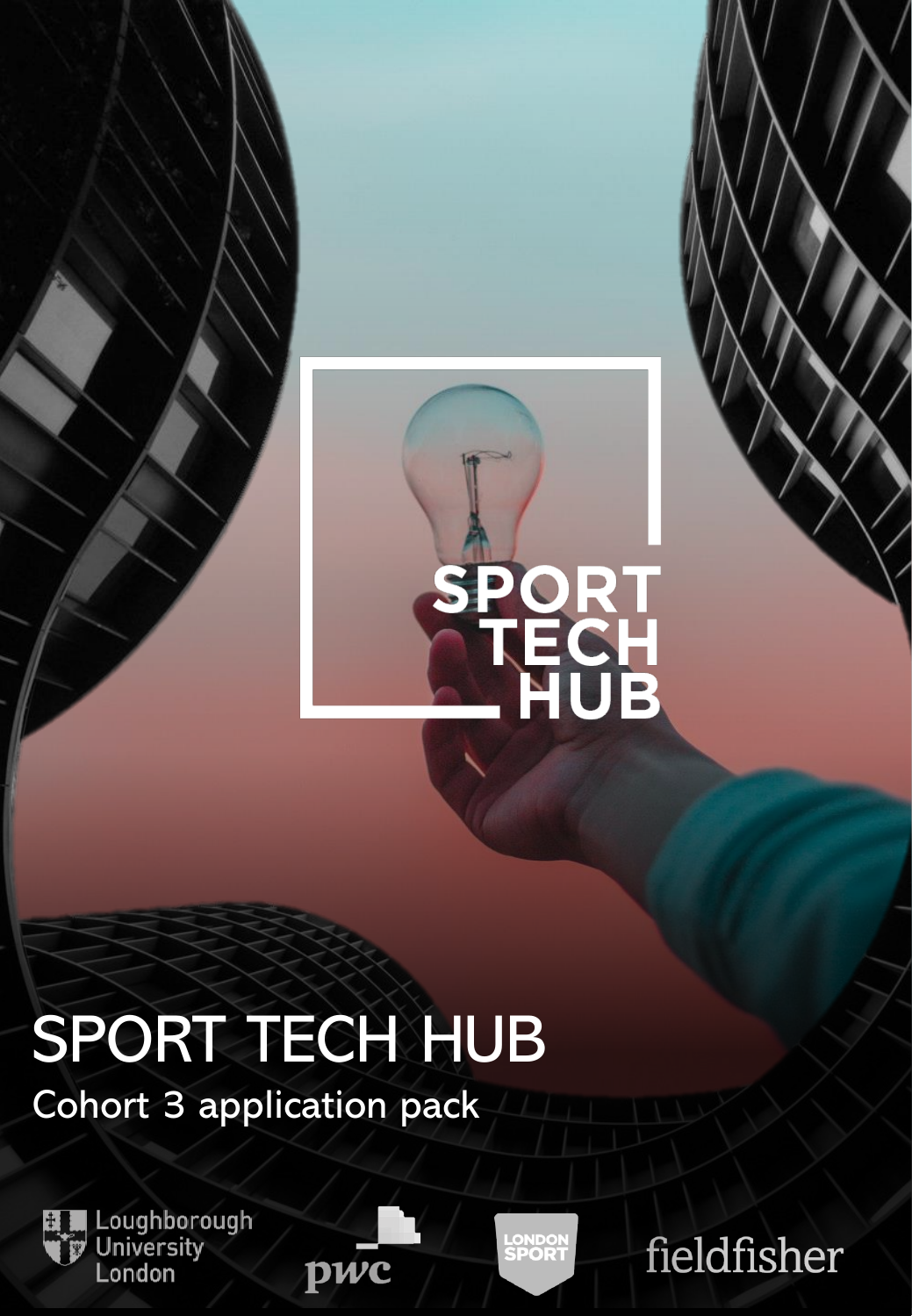Embedding and accelerating innovation in physical activity across London.**SPORT**  $\mathbf{B}$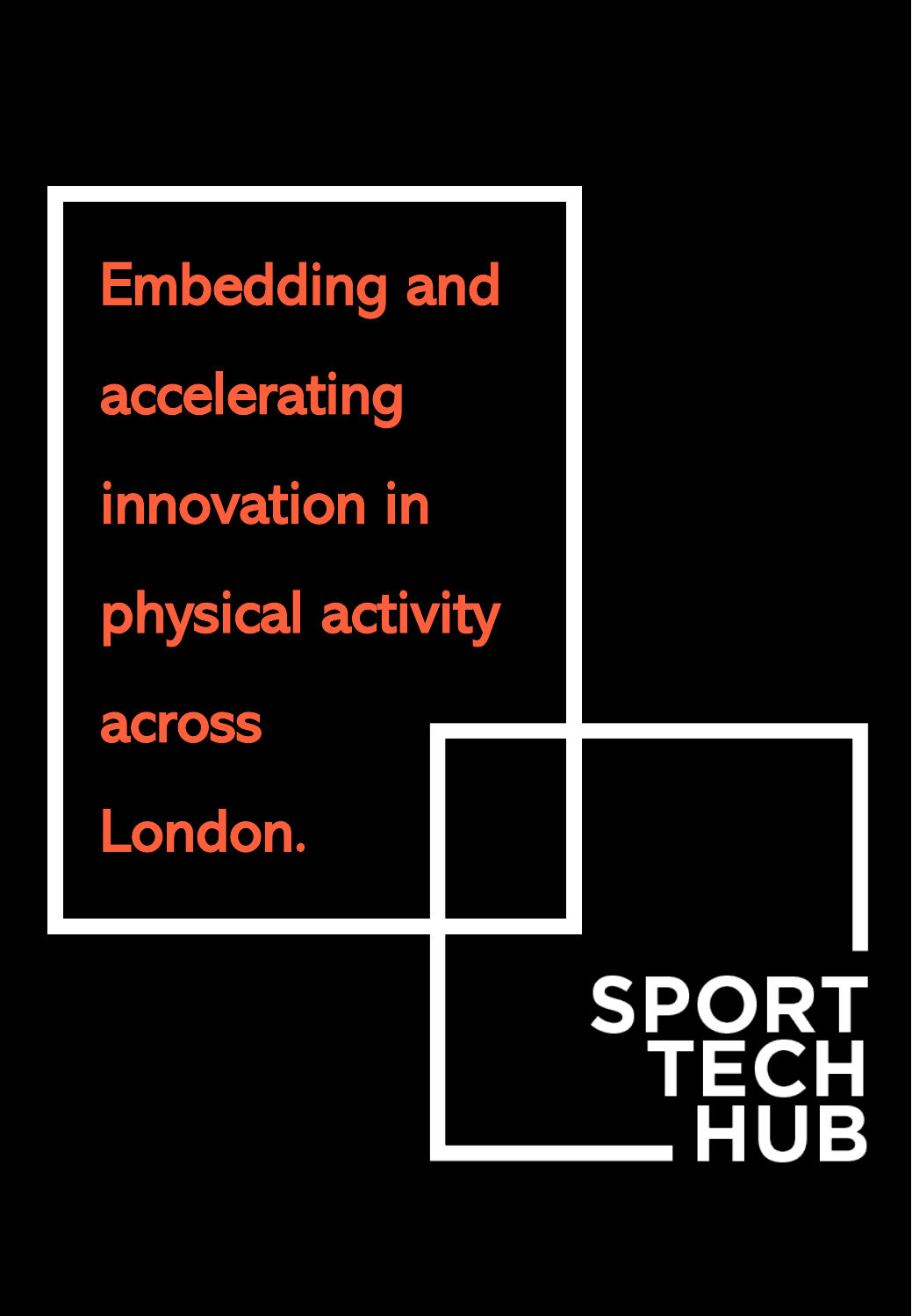## Overview of London Sport & Sport Tech Hub

Physical inactivity is a worldwide epidemic. Across the globe, insufficient activity is one of the leading risk factors for death, with one in four adults failing to be sufficiently active. London is by no means immune from this, with 23.7% of the capital's population classed as inactive.

London Sport exists to make London the most physically active city in the world, and has a long-standing trackrecord of backing pioneering solutions that work to support Londoners to be more active. This is achieved and supported through key partnerships with the Mayor's Office, Sport England and London's 33 boroughs.

London Sport's Sport Tech Hub is a 24-week programme that looks to accelerate the most promising physical activity innovations from across the European capital of sport tech, London.

The Sport Tech Hub programme connects startups directly to the London Sport network, helping them develop and grow their product.

The programme has been designed by industry specialists to provide startups with actionable insights and knowledge to accelerate businesses in their first three years of operation. This includes a series of workshops, structured mentor relations, events and access to London Sport's expertise.

Find a summary of our 2018/19 programme, including what to expect this year [here.](https://www.sporttechhub.co.uk/apply-2/)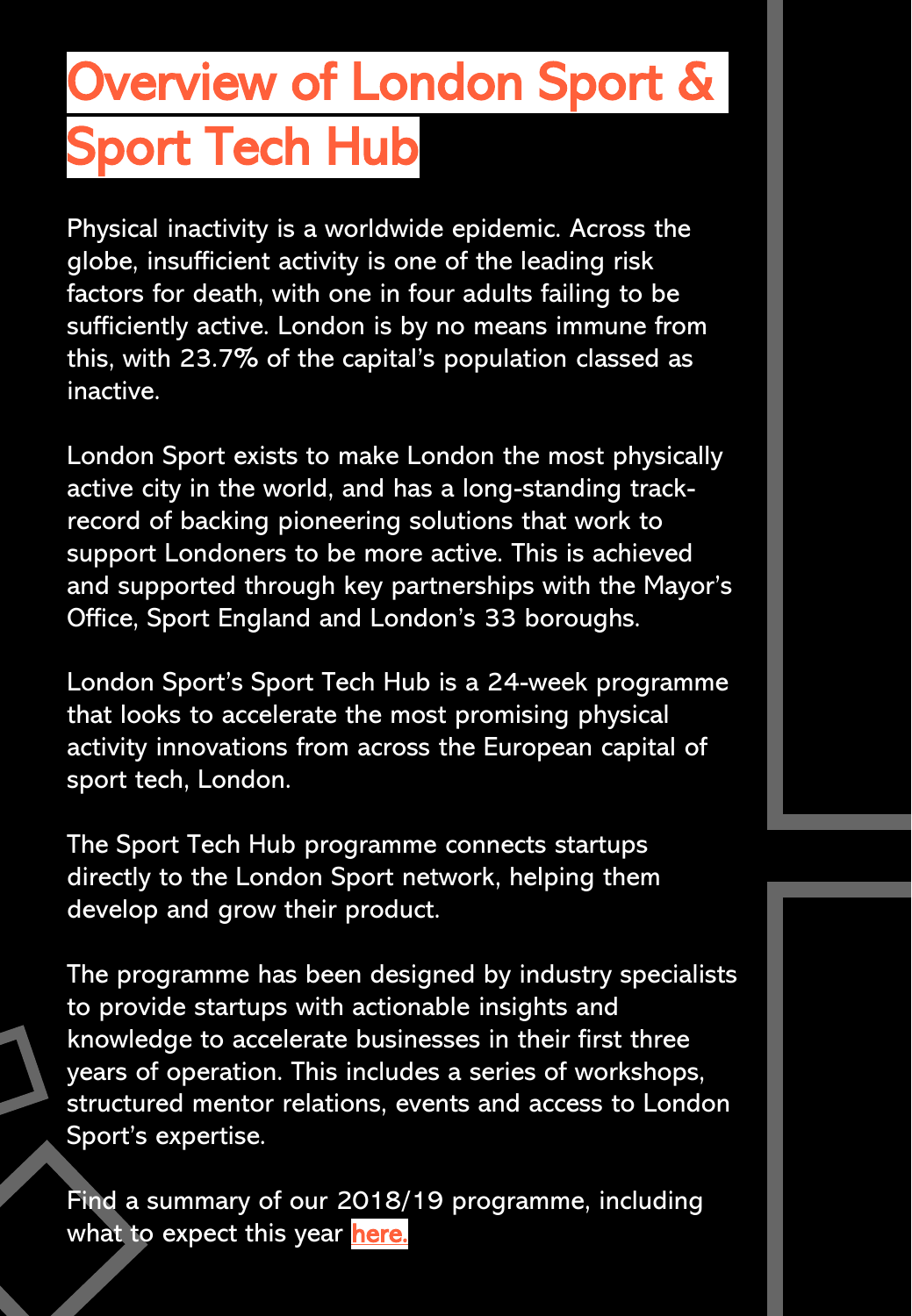## Programme Overview

We're looking for startups in the following categories. \*Not sure w[here](https://calendly.com/patrick-colbeck/15min) you fit it in? Book a call to discuss your application here

## 1. Children, young people and families

We're looking for the most innovative solutions that get children and families more active. From working with schools to helping children be more active throughout their school life, and solutions that enable the whole family to enjoy being active.

## 2. Active ageing, social prescribing and managing long-term conditions

Healthy living is at the forefront of the London agenda. Data shows that healthy life expectancies in the capital vary enormously, from among the country's highest in some areas to almost its lowest in others. We're after solutions that enable more Londoners to live active lives regardless of their ability.

### 3. Creating an urban playground

Building on work that London Sport has conducted in different areas and communities across London, we're looking for approaches that enable Londoners to get outside and be more active. This can be solutions that remove active travel barriers through to approaches that enable and incentivise the population to use local parks and facilities.

## 4. Re-imagining physical activity

London is at the forefront of technology, with innovative startups transforming the property and financial sectors. We're looking for businesses that are applying the most exciting technology (AI, mixed reality, geospatial, blockchain, biometric, deep tech) to transform how people get active.

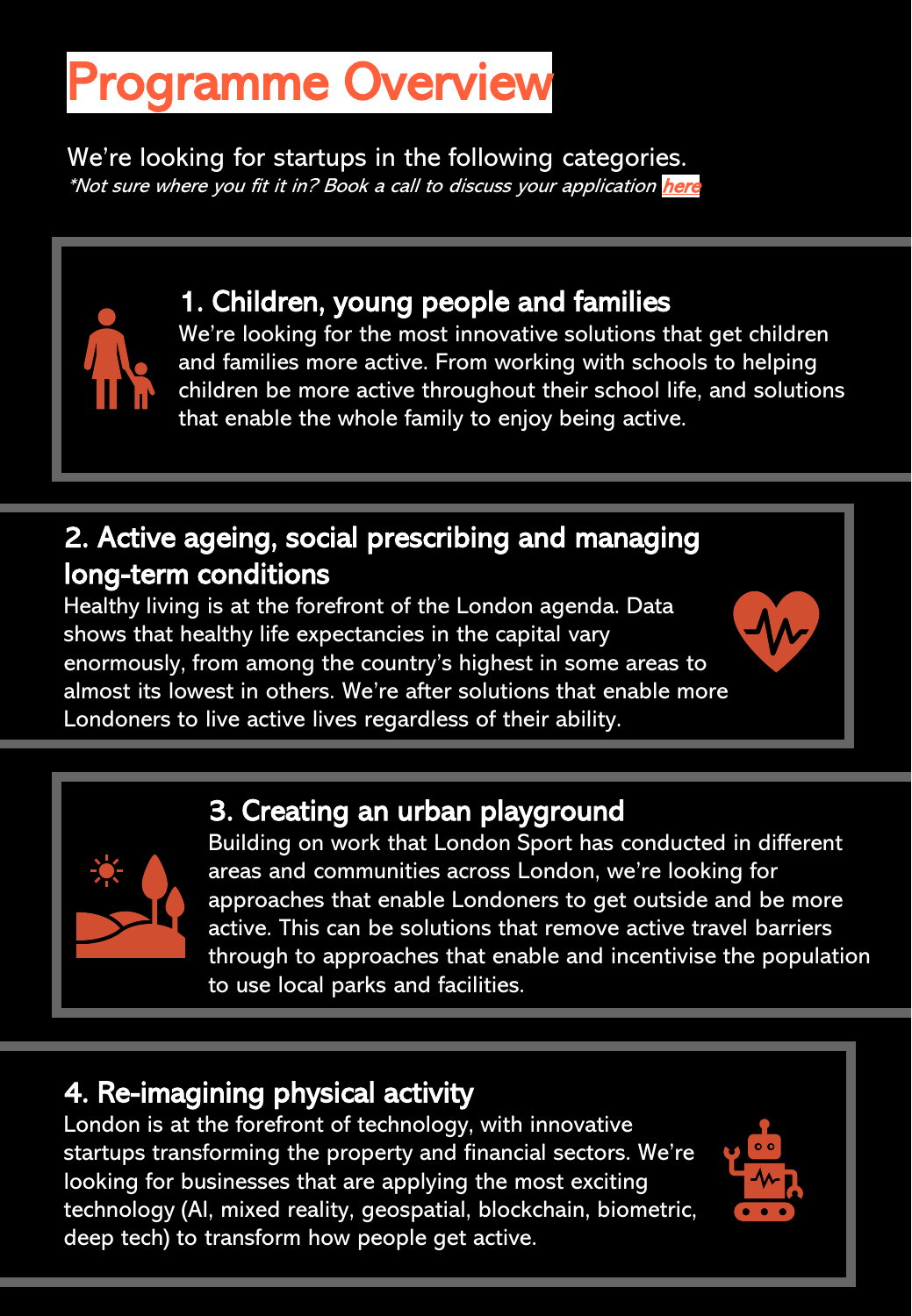



### **Testimonials**

Sport Tech Hub has brilliantly combined hands-on practical support, advice and connections with a strong peer-to-peer and alumni ethos. Sessions are focused and structured around a well-rounded, clearly-defined programme. Engagement from London Sport's wider team, not least its Relationships Managers, as well as its public and private sector partners mean this is a hugely effective way of testing and iterating your value proposition and gathering applied, real-world learning. I cannot recommend it highly enough.

#### Scott Cain, Founder and CEO, RunFriendly

The London Sport Sport Tech Hub was invaluable for growing our business. Weekly, day-long workshops provided the 101 knowledge in each of the key areas of setting up a business. The team at London Sport have a black book that can connect you with everyone you need to know to grow your business. Most importantly, the ethos behind the hub encouraged each of the 12 startups to truly, consistently and effectively collaborate. We were continually reminded. It's going to be the ability to build mutually beneficial partnerships that is going to determine the success of each of our startups and most importantly for sport & activity to be able to make a significant contribution to the health and happiness of London in the face of competition from other leisure opportunities.

### Matt Willcocks, Founder and CEO, Deuce Tennis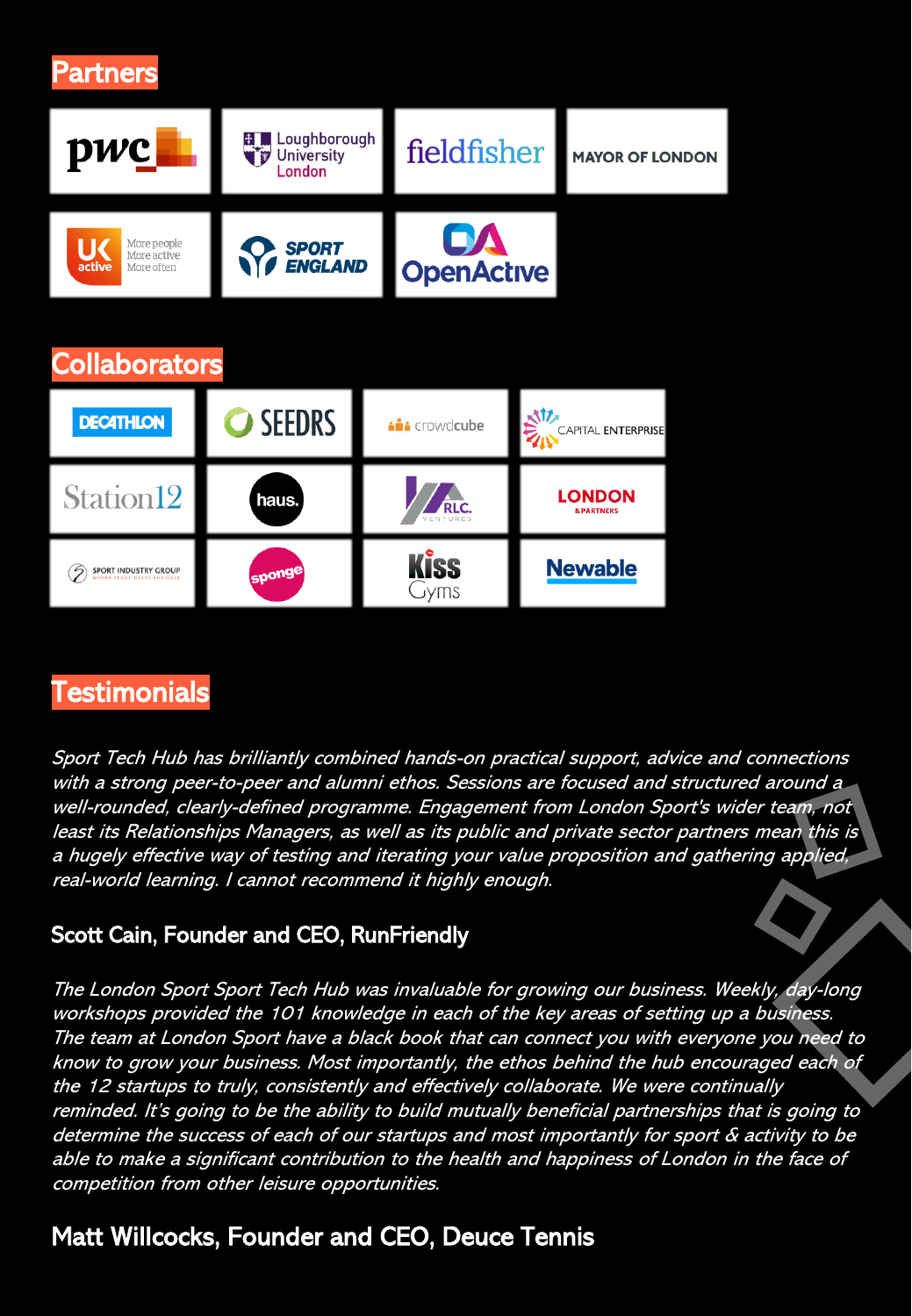## Benefits of Sport Tech Hub

### Education

Development Workshops

Tailored sessions designed to provide you with the skills you need to grow.

Strategic Mentoring A London Sport account manager and access to a pool of external mentors.

Industry Insights Access to the latest sector research.

#### **Network**

#### Investors

We'll help you get investor ready and meet leading investors in the sport, health, tech and fitness space.

#### Industry experts

1:1 sessions with industry experts spanning both the public and private sector.

#### Local Authorities and National Governing Bodies

Our network consists of London and UK-wide Local Authorities and National Governing Bodies. We'll help you secure commercial opportunities with them.

#### **Resources**

**Workspace** Access to the House of Sport and Sport Tech Hub co-working space.

Alumni Support Ongoing promotion and networking support post programme.

#### **Events**

Sport Industry Group brunches and involvement in events such as Active London and Elevate.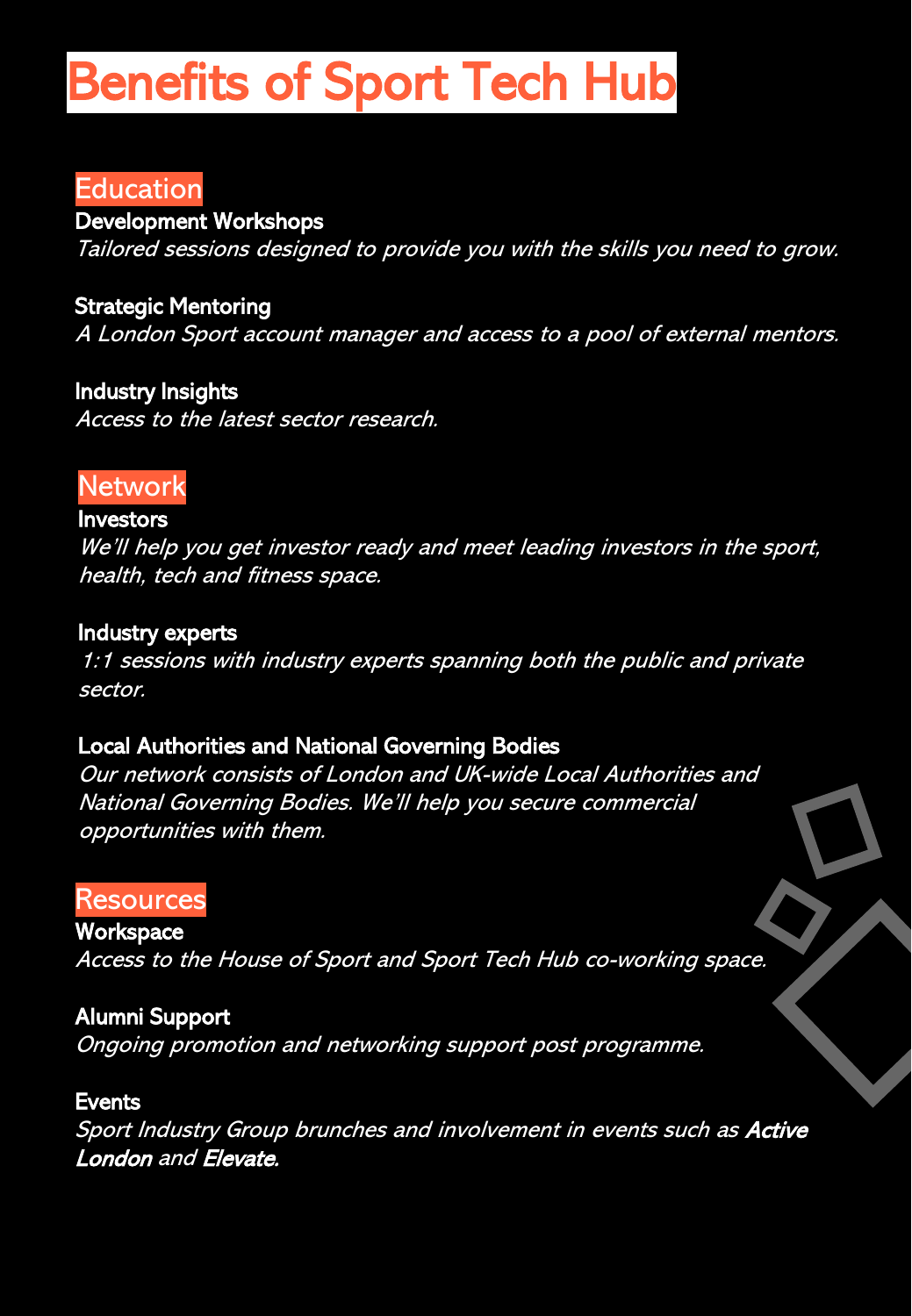## A Successful Candidate

We're after startups that have been founded within the past three years and have a product that can get Londoners healthier and more active.

You must have a product (hardware or software) that has been launched or that you are planning on launching by the end of 2019.

### Adaptable

You must be adaptable as a founder and willing to learn.

#### Impactful

At the core of your proposition must be the desire to get people to be more active.

## Scalable

Your product may not have been tried or tested yet, but you must be ready to run pilots and trials across the capital.

### Tech based

Your product must include tech elements.

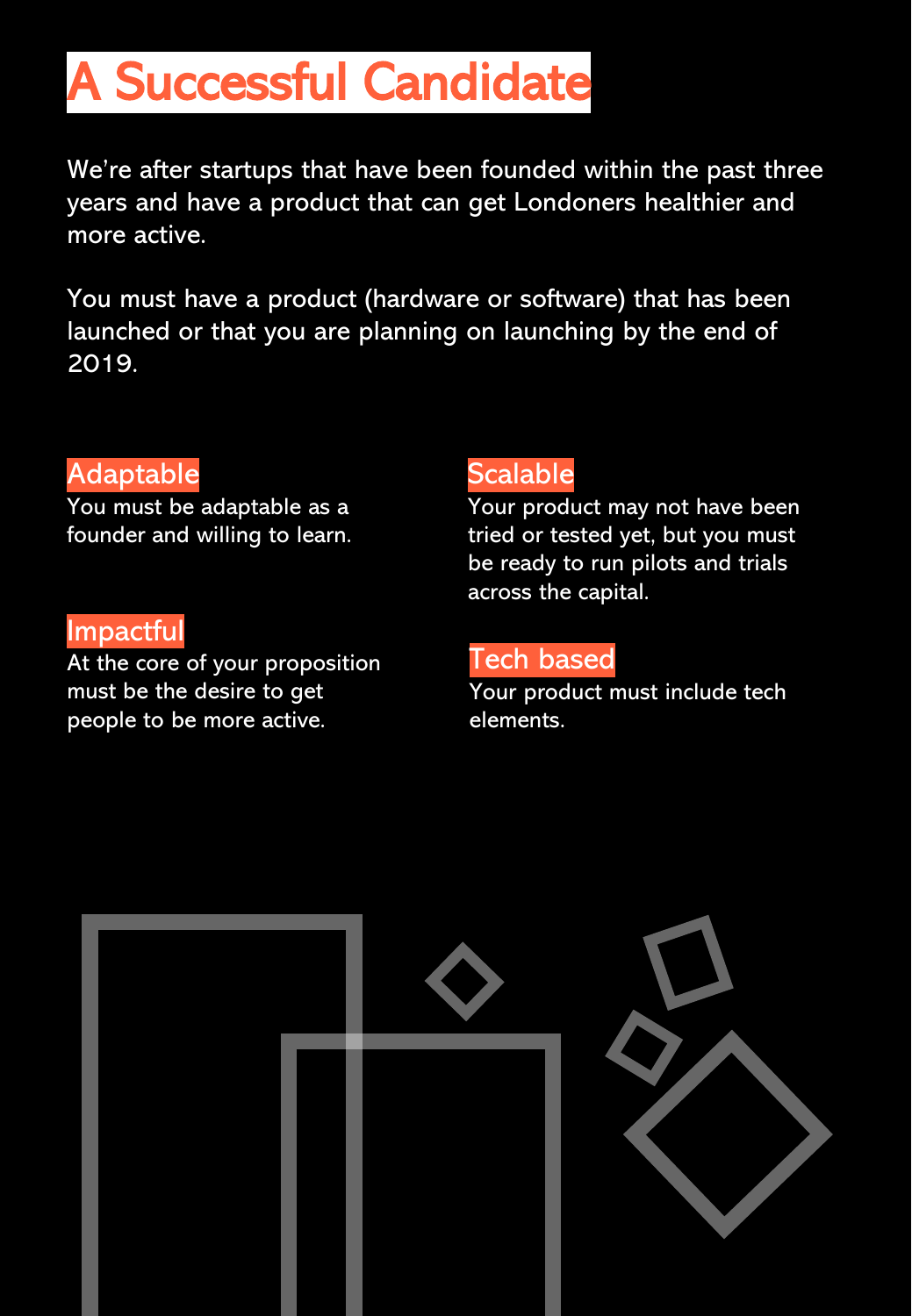## Application Process

1

20 May Applications open

T T T T I T T T 

7 July Applications close

10 July Shortlisting confirmed

18 July Judging day Category 1 & 2

19 July Judging day Category 3 & 4

22 July **Acceptance** notification

I



2

#### 4 August Acceptance deadline

## Application form

Complete the Sport Tech Hub application form which can be found [here](https://www.f6s.com/sporttechhubcohort3/apply)

Please complete the application form with as much detail as possible, considering what Sport Tech Hub looks for in a successful applicant (as outlined above).

Your written application will be used during the shortlisting and judging processes.

The application form provides an opportunity to attach your pitch deck, and a visual opportunity to present your product / service.

The whole process should take no longer than two hours if answered in detail.

If you have any queries regarding the Sport Tech Hub application process please email [patrick.colbeck@londonsport.org.](mailto:patrick.colbeck@londonsport.org)

All applicants will receive notification of shortlisting by 10 July.

## Judging panels for shortlisted entrants

20 applications will be shortlisted for the Sport Tech Hub judging panels. Five applications per category.

Sport Tech Hub judging panels include three industry leaders in their fields, providing all shortlisted applicants the opportunity to get their products / services in front of key industry stakeholders.

All shortlisted applicants will be required to attend the judging panel in person for a three-minute pitch and 15-minute Q+A session with the judges.

### Accepted startups

Out of these 20 applicants, a maximum of 12 will be selected to join the programme.

All applicants will receive notification of acceptance by 22 July.

You will then be shared a contract to confirm your acceptance on to the programme and shared more details about the programme. The programme will commence on 4 August.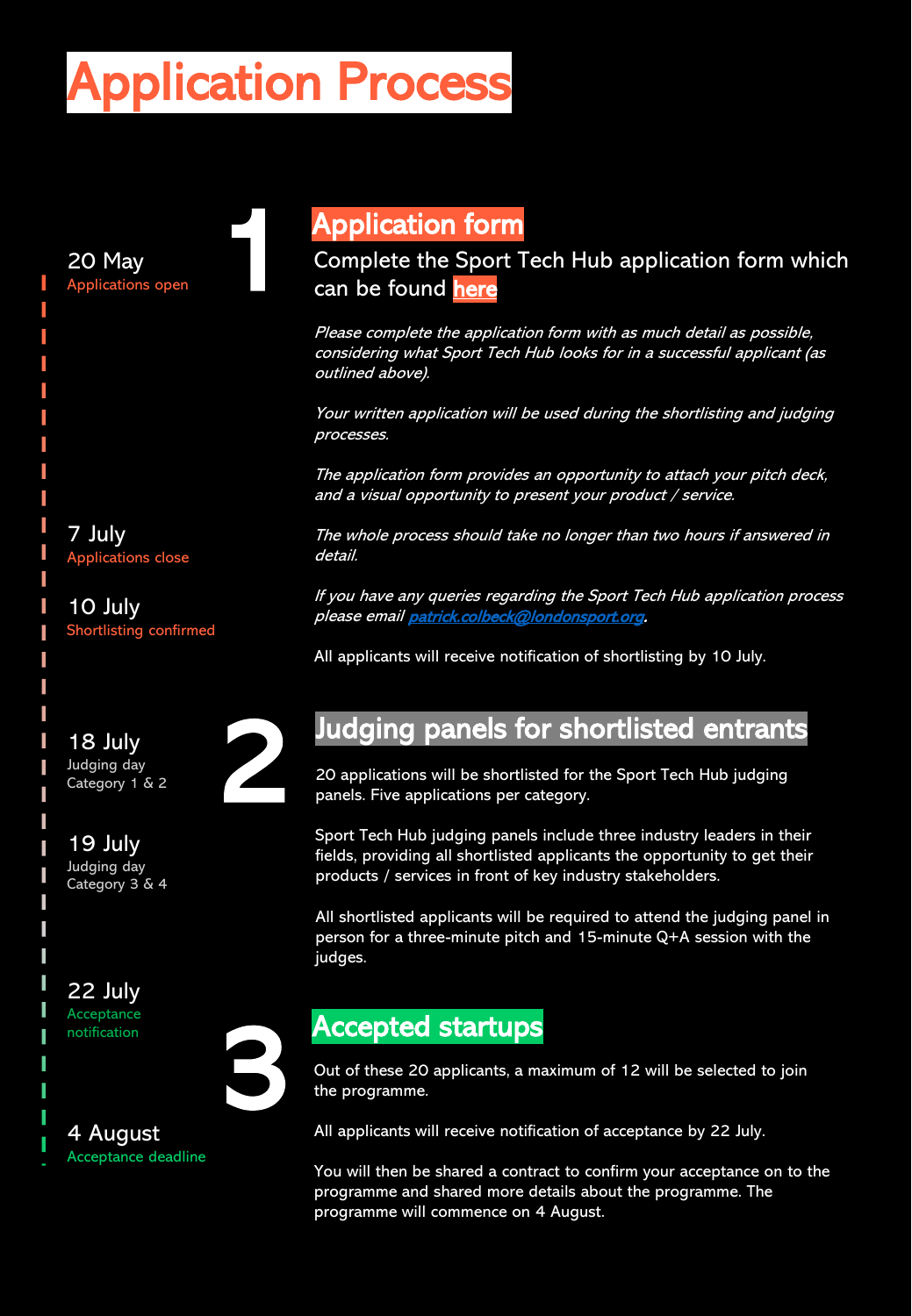## Key Dates and Info

#### Make sure to save these dates

07/07/2019 Applications close

10/07/2019 Shortlisting confirmed

18/07/2019 Judging panel day 1

19/07/2019 Judging panel day 2

22/07/2019 Offer shared

04/08/2019 Offer deadline

25/09/2019 Launch day

26/09/2019 Mentor match day

11/12/2019 Partner day

25/03/2020 Demo day

# [APPLY HERE](https://www.f6s.com/sporttechhubcohort3/apply)

Programme fee £140 + VAT per month

Unsure which category to apply for? Book a call here

Sport Tech Hub sessions occur every Wednesday from 25/09/2019 – 25/03/2020